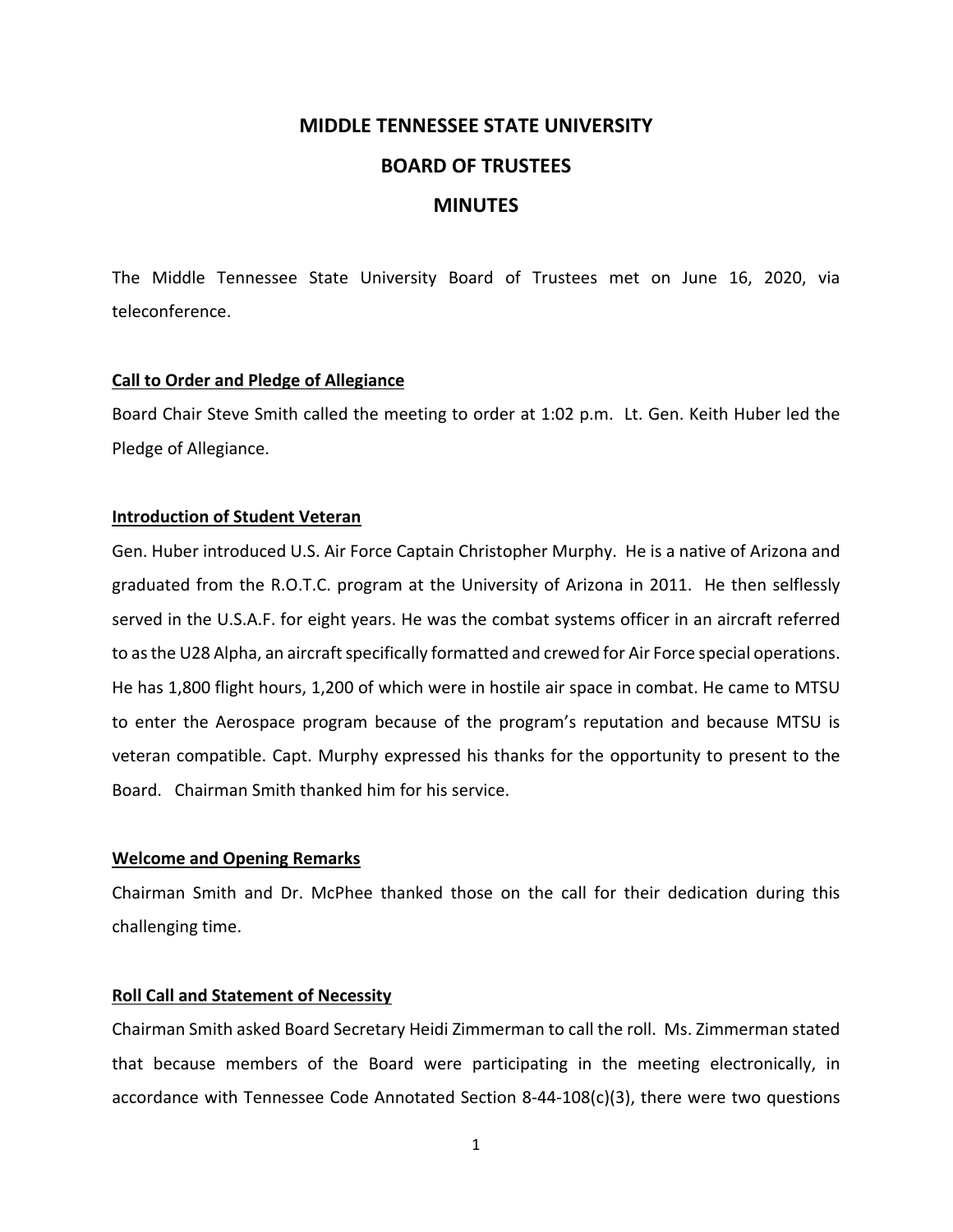that needed to be answered by the trustees for the record. First, could the trustee clearly hear those participating on the call in order to participate in the meeting. Second, were other individuals present in the room; if so, they would need to be identified.

Trustees participating electronically were J.B. Baker, Thomas Boyd, Pete DeLay, Samantha Eisenberg, Darrell Freeman, Joey Jacobs, Chris Karbowiak, Mary Martin, Stephen Smith, and Pam Wright. The trustees indicated they were able to hear others on the call. No trustee indicated that there were others present at their locations. President Sidney A. McPhee; Alan Thomas, Vice President for Business and Finance; Mark Byrnes, University Provost; Joe Bales, Vice President for University Advancement; Bruce Petryshak, Vice President for Information Technology and Chief Information Officer; Deb Sells, Vice President for Student Affairs and Vice Provost for Enrollment and Academic Success; Andrew Oppmann, Vice President for Marketing and Communications; General Keith Huber; Brenda Burkhart, Chief Audit Executive; Chris Massaro, Athletic Director; and, Kim Edgar, Executive Assistant to the President and Chief of Staff, also participated in the meeting.

Ms. Zimmerman stated that a quorum was not physically present but that one would exist with inclusion of trustees participating by electronic means. In accordance with T.C.A. § 8‐44‐ 108(b)(2), in order to proceed without a physical quorum, the Board was required to determine whether a necessity for the meeting existed. Ms. Zimmerman provided the following circumstances for the Board's consideration to establish the necessity for holding the meeting: The Board's agenda items included consideration of information and recommendations from three (3) Board of Trustees Committees: Academic Affairs, Student Life, and Athletics Committee, Audit and Compliance Committee, and Finance and Personnel Committee. These committees met on June 2, 2020, and made recommendations for the Board's consideration. Additionally, reports from the committee meetings and the President would be provided. The new student trustee will also be voted upon. As regards its governance responsibility for the University, it is necessary for the Board to meet in order to consider these matters and recommendations, and vote on them. Due to concerns related to exposure to the coronavirus, it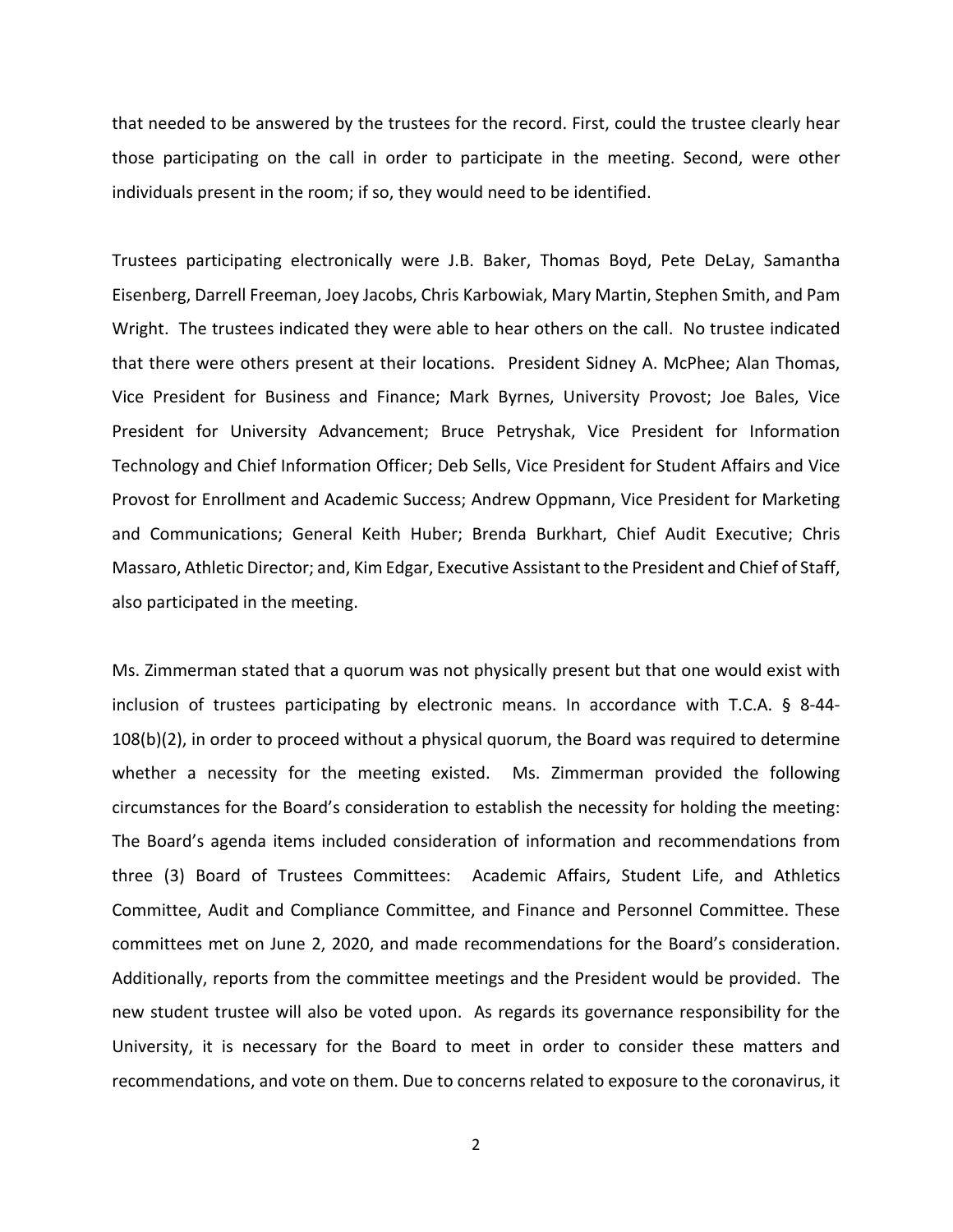was determined that the Board meeting should be held electronically and, thus, there was not a physical quorum present without electronic participation of the trustees. In order for a quorum of the Board to participate by electronic means of communication and for the meeting to continue, a determination needed to be made on the necessity of holding the meeting.

Chairman Smith requested a motion be made and a roll call vote taken for a determination on the necessity of holding the meeting. Motion was made by Trustee DeLay and seconded by Trustee Karbowiak. A roll call vote was taken. Motion carried unanimously with nine (9) Aye votes. Necessity for the meeting was established and the meeting proceeded.

## **Public Comment**

Chairman Smith stated that a request to address the Board had been received and he had encouraged this participation. However, the requestor has not been heard from further and it did not appear that she had joined the meeting. Chairman Smith indicated that if she did, she would be fit in between committee reports.

## **Approval of Minutes – Action**

The first agenda item was approval of the minutes from the March 31, 2020 Board meeting. Trustee DeLay made the motion to approve the minutes from the March 31, 2020 meeting, and Trustee Baker seconded the motion. A roll call vote was taken and the motion to approve the minutes from the March 31, 2020 meeting of the Board passed unanimously.

## **Committee Report: Academic Affairs, Student Life, and Athletics**

Committee Chair Pamela Wright gave the report from the June 2, 2020 meeting of the Academic Affairs, Student Life, and Athletics Committee. The meeting began with approval of the minutes from the March 17, 2020 meeting. The Committee report contained three (3) action items presented by Provost Mark Byrnes to be considered and voted on by the Board. Materials outlining these actions were made available for review prior to the Board meeting and were contained in the Board notebooks.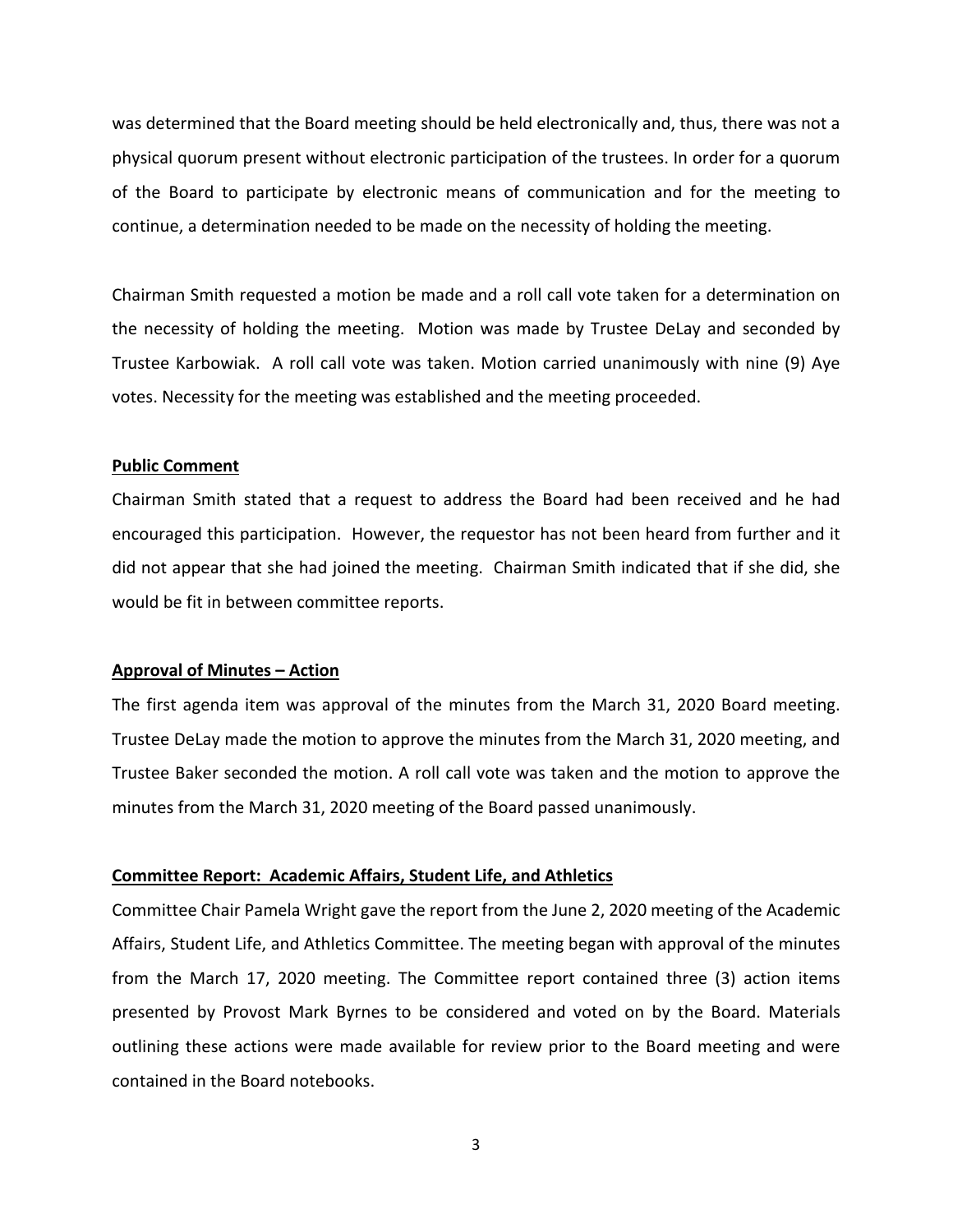## **Tenure and Promotion Candidates – Action**

Faculty members applied for tenure and/or promotion in September 2019 and were reviewed by their department chair/school director, department/school committee, college committee, college dean, provost, and president, as stipulated by MTSU Policies 204 Tenure, 205 Promotion of Tenured and Tenurable Faculty, and their respective college and department policies. The President and University Provost recommended they be granted tenure and/or promotion effective August 1, 2020. The Committee unanimously approved 24 candidates recommended for tenure and 49 candidates for promotion.

#### **Revision to Policies 204 Tenure and 205 Promotion of Tenured and Tenurable Faculty – Action**

Proposed revisions eliminate redundancies, clarify procedures, and streamline processes for faculty assessments by providing for electronic submission of materials and recommendations at each level. Faculty representatives, administrators, and the Faculty Senate collaborated to update these important policies. The Committee also unanimously approved these recommended policy revisions.

#### **Request for Approval of New Academic Degree Program: M.S., Athletic Training – Action**

University Policy 251 Approval of Academic Programs, Units, and Modifications, states that all academic actions that require review and approval by THEC must be approved by the Board of Trustees. Provost Byrnes proposed a change of degree designation for the existing Bachelor of Science (B.S.) in Athletic Training to Master of Science (M.S.) in Athletic Training per recommendation of accrediting body, effective May 2020. This proposed change of degree designation was approved.

## **Motion**

Trustee Wright made the motion to approve the action items recommended by the Committee and Trustee Martin seconded the motion. A roll call vote was taken and the motion to approve the action items passed unanimously.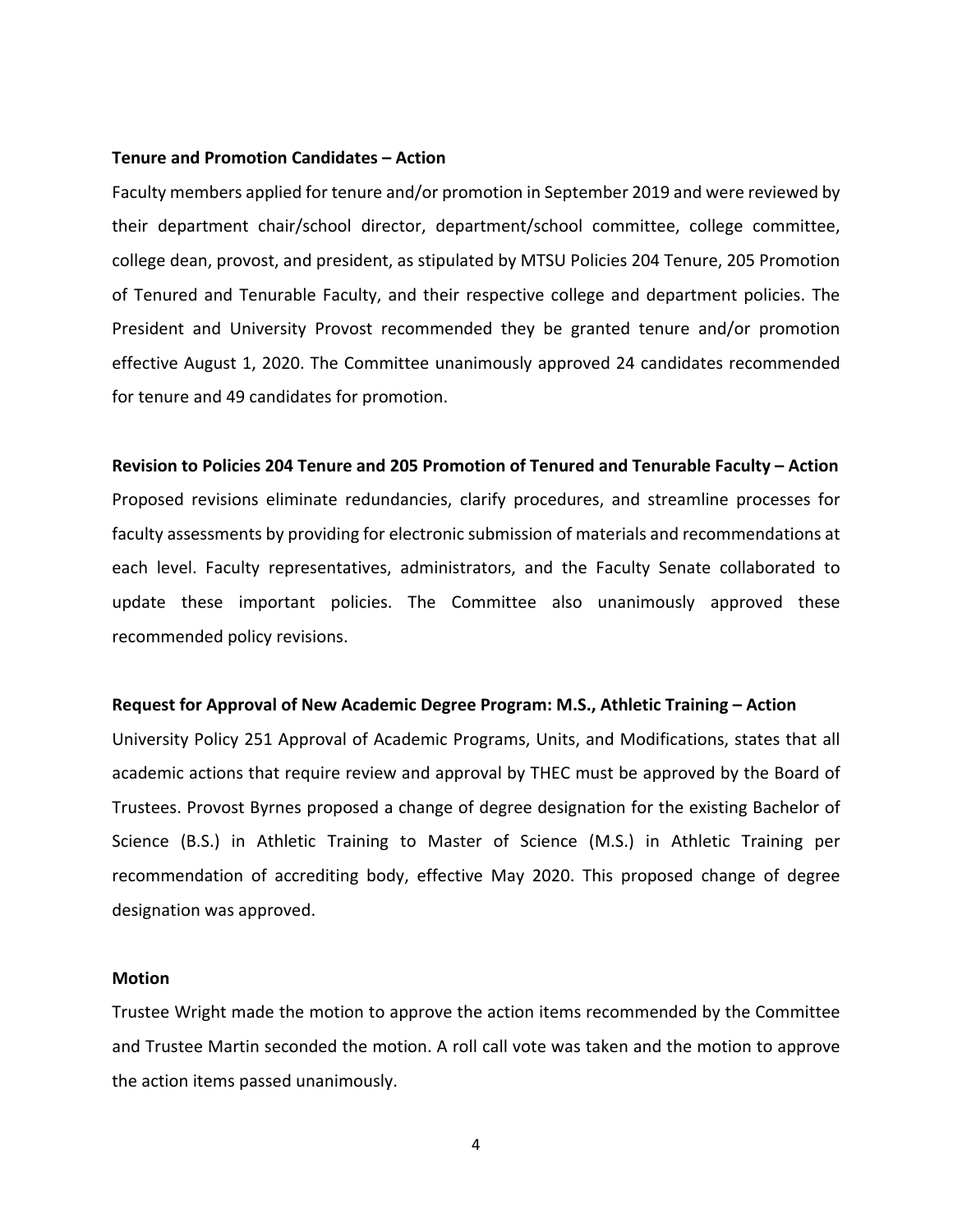## **Committee Report: Audit and Compliance Committee**

Trustee DeLay reported that the Audit and Compliance Committee met on June 2, 2020. The agenda for the meeting did not include any action items for the Board's consideration but did include several information items. The Committee approved the minutes from its March 17, 2020 meeting.

## **External Reviews – Information**

Results of three external reviews were presented by Ms. Brenda Burkhart, Chief Audit Executive.

First, the Tennessee Comptroller of the Treasury issued the financial and compliance audit report for the year ending June 30, 2019 on March 11, 2020. The independent auditor's report included unmodified opinions on the fairness of the presentation of the financial statements. The audit report contained no audit findings.

Next, the Tennessee Department of Finance and Administration, Office of Criminal Justice Programs conducted an on‐site review of the STOP (Services, Training, Officers, Prosecutions) Contract for the Law Enforcement Domestic Violence/Sexual Assault Investigator for the fiscal year ending June 30, 2020. There were no findings of noncompliance.

And third, Atlas Research completed a desk review in March 2020 and submitted itsreport to the National Science Foundation. It was concluded that there were no major deficiencies. The report cited five (5) concerns as minor which recommended improvements with the documentation of procedures.

# **Internal Audit – Information**

MTSU Policy 70 Internal Audit Section IX.F. requires significant results of internal audit reports be presented to the Audit and Compliance Committee quarterly. Since the March 17, 2020 report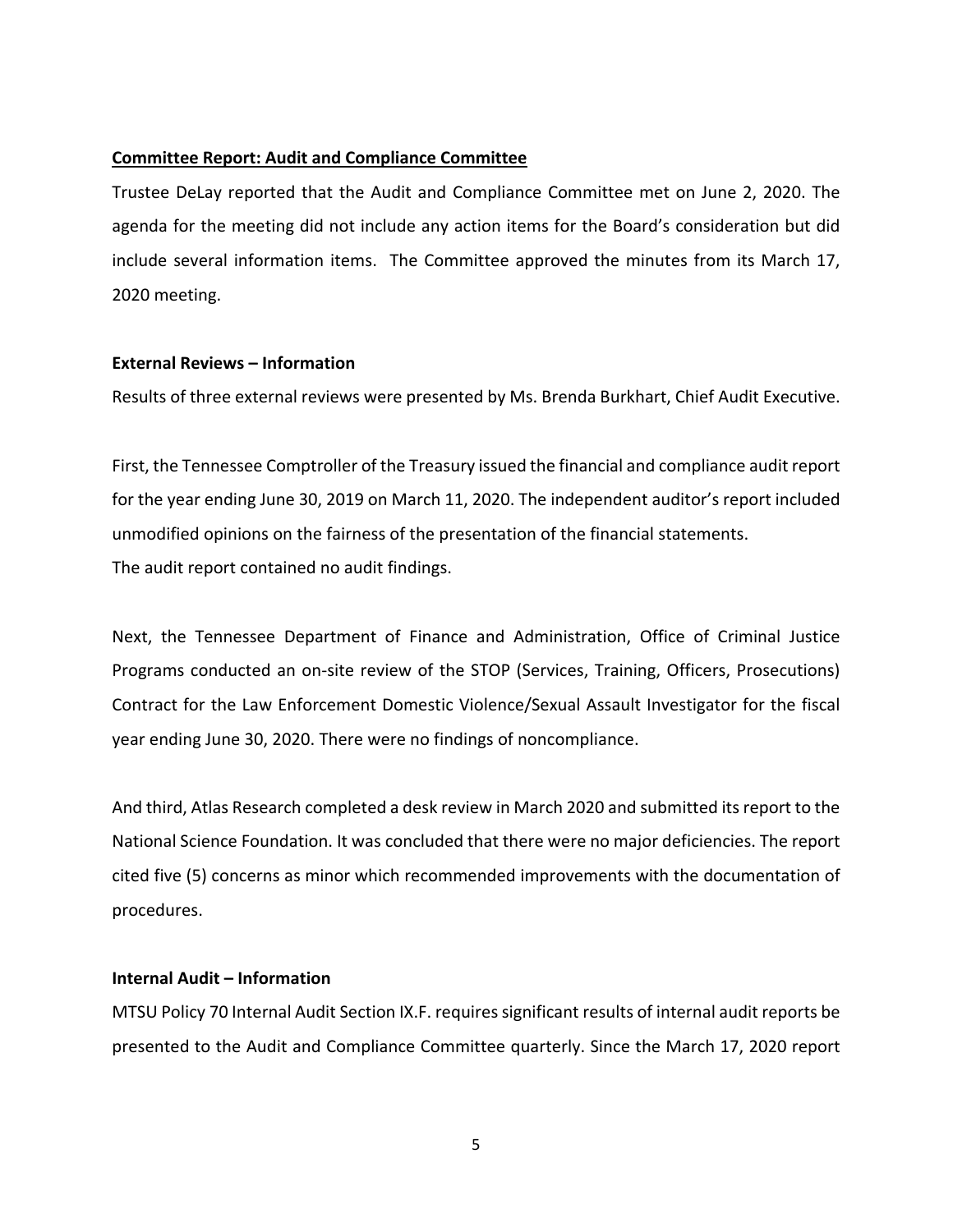of audit results to the Audit and Compliance Committee, there have been no internal audit reports issued.

#### **Committee Report: Finance and Personnel Committee**

Trustee Jacobs reported that the Finance and Personnel Committee met on June 2, 2020. The Committee approved the minutes from its March 17, 2020 meeting. There were six (6) action items for the Board's consideration. Materials outlining these actions were made available for review prior to the meeting and were included in the Board notebooks.

#### **Capital Outlay Project Submittal – Action**

The proposed MTSU capital outlay project for FY 2021‐22 is the Applied Engineering Building project that will provide lab, classroom, office space, and common space for the degree areas of Mechatronics Engineering (B.S.) and Engineering Technology (B.S. & M.S.). The Applied Engineering Project will provide needed space focused on collaborative learning to help students cultivate the knowledge and skills required in the viable and emerging fields of applied engineering.

#### **Capital Disclosures ‐ Action**

MTSU plans to submit two (2) projects as part of the FY 2021/2022 MTSU Capital Disclosure Request. First, the New Student Housing project to be located on the western half of the current Womack Lane housing site and second, the Student Athletic Performance Center project that is included as part of the MTSU Athletic Master Plan and amended into the 2016 MTSU Campus Master Plan. The Student Athletic Performance Center will take the place of the Football Operations Facility (disclosed FY 19/20) on the MTSU Disclosure list and includes the addition of scope originally envisioned in later phases of the Athletic Master Plan.

#### **Capital Maintenance Project Submittal – Action**

The Capital Maintenance Project requests to be submitted to THEC are as follows: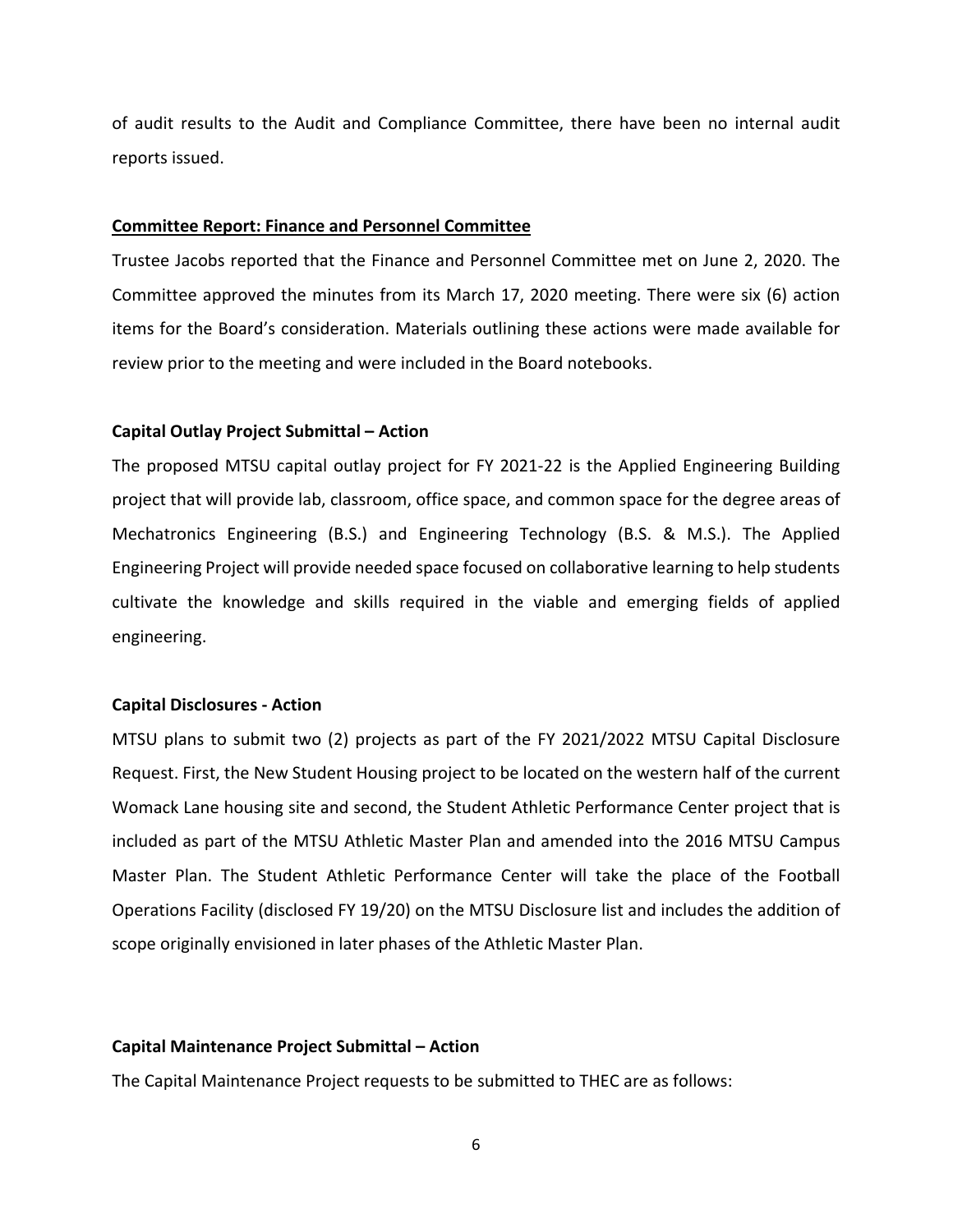- Capital Maintenance requests for ten (10) projects for FY 2021‐22 totaling \$9,965,000; and,
- A summary of potential project requests for four additional years, FY 2022‐23 thru FY 2025‐26.

## **Tuition, Fees, and Housing Rates – Action**

The University proposed no increase in tuition for undergraduate students which complies with THEC's guiding range of 0 – 2.0%. The University proposed no increase in tuition for graduate students for the upcoming academic year, as well. In addition to tuition, no increases are requested for mandatory fees, non‐mandatory fees, or housing rates.

## **Estimated 2019‐20 and Proposed July 2020‐21 Operating Budgets – Action**

The July budget for the upcoming fiscal year does not include a tuition increase or any fee increases; however, it does include an appropriation increase as approved by the General Assembly in March 2020 and some adjustments for enrollment. It also included a salary pool budgeted for 2020‐21 which is equal to the current Governor's Budget funding for salary increases.

# **Revision to Policy 641 Student Fees‐Incidental Charges and Refunds – Action**

At the June 2019 Board of Trustees meeting, the Board approved changing the Corporate Partnership Rate from the eRate to the in‐state rate for undergraduate students. The University requested a comparable rate for graduate students and must revise the policy to reflect these changes.

The six action items before the Committee were approved unanimously.

## **Motion**

Trustee Jacobs made a motion, seconded by Trustee DeLay, to approve the action items recommended by the Finance and Personnel Committee. Chairman Smith asked how the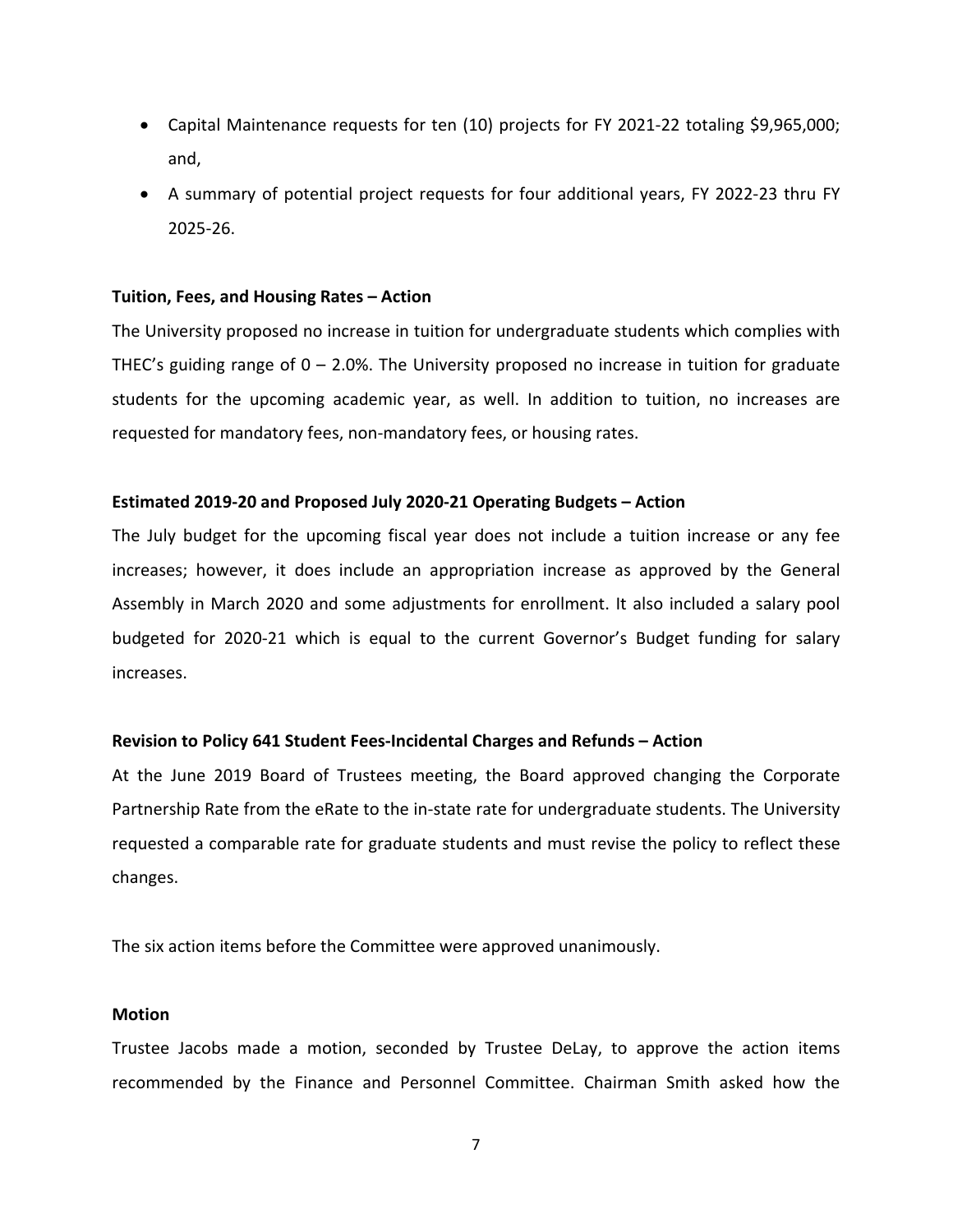legislature's plan to not include salary increases for teachers affects MTSU. Dr. McPhee explained that it is still a moving target since the legislature is still in session. He stated that he would provide an update in his President's Report, but the bottom line isthat the current budget passed by the Senate has taken out increases for all state employees, including higher education. Trustee Eisenberg asked Dr. McPhee if this will impact whether or not MTSU will be able to raise or keep the cost of tuition the same. He replied that regarding the budget, the University would be held harmless contingent on zero tuition increases. He stated again that more detail will be provided in the President's Report.

A roll call vote was taken and the motion to approve the action items passed unanimously.

#### **Appointment of Student Trustee**

Chairman Smith stated that it was with mixed emotions that Trustee Samantha Eisenberg is recognized for her service as the third Middle Tennessee State University Student Trustee. He indicated that Ms. Eisenberg has done a remarkable job in representing the students at MTSU over the past 12 months as Student Trustee, and has dedicated herself to MTSU throughout her career. Her hard work and passion in improving the student experience on the campus will be missed. He wished her the very best as she continues to pursue her graduate studies at MTSU.

Trustee Eisenberg provided the following comments: "I would like to thank everyone for all their guidance and wisdom over this past year. This has been an incredible opportunity to learn from everyone, both administration and Board Members, and serve alongside you. As I talked to Dr. McPhee on numerous occasions, I am so grateful that he took the chance on me to be a true representative of all our vastly diverse student body. However, I really feel I would be remiss to consider myself a true representative if that didn't include advocating for all of our students, including those that come from backgrounds different than mine. I've talked to you all earlier in one of our previous meetings about how I thank campus security for making me feel safe while being so far away from home, but not all of our student body are fortunate enough to feel the same. As leaders of this campus of the Middle Tennessee area, it is our job to listen to the needs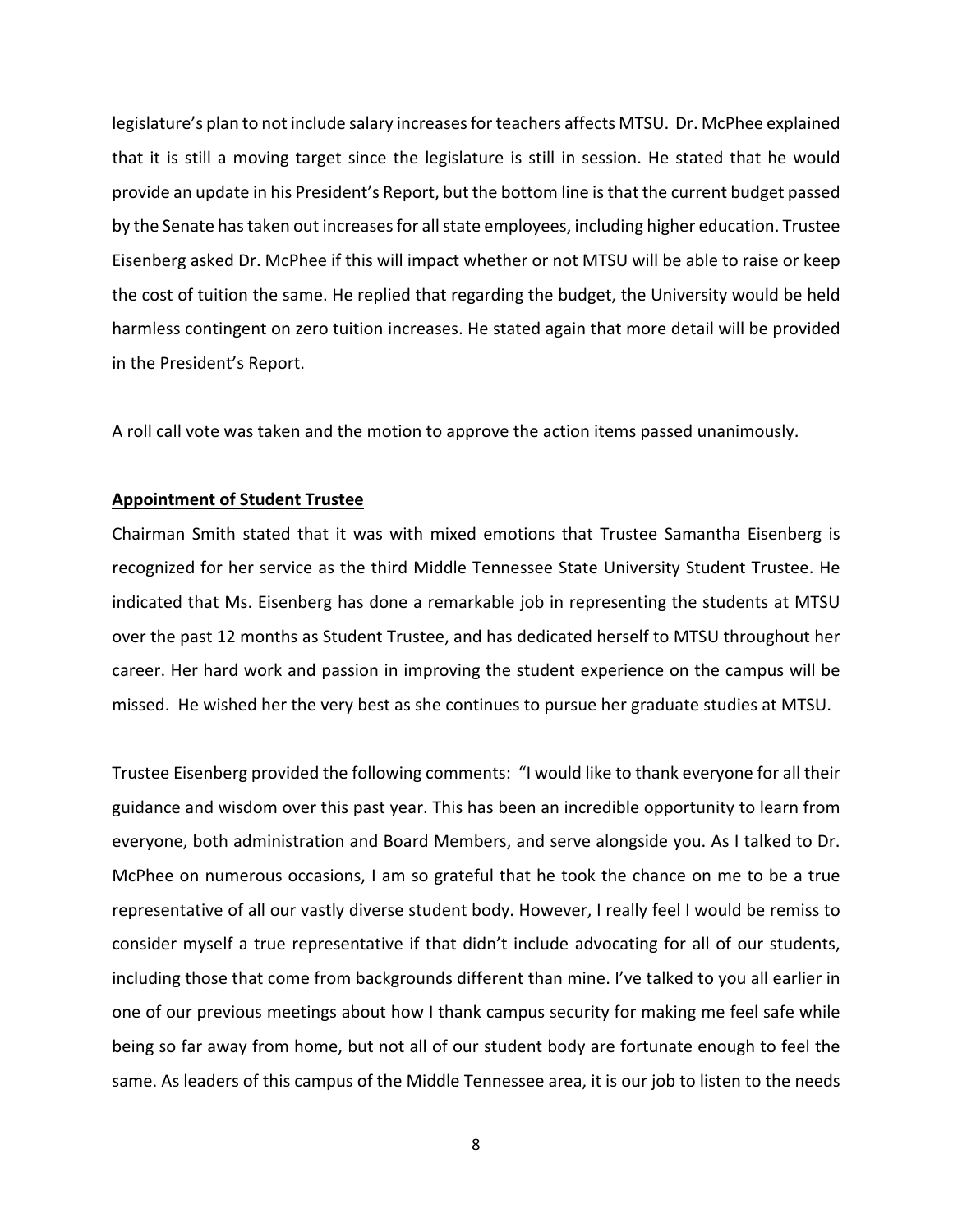of our black students and make it a priority that they feel thatsame sense ofsafety and belonging here that we do. MTSU is incredibly fortunate to have such influential and generous leaders on our Board and in our administration. And I know many of you have strong relationships with our governor, legislators, and council members. I want to take these last few moments as your student voice to urge and encourage you to speak with your colleagues and our leaders regarding these important issues. I have reached out to both current and former black student leaders and asked them what we can do to help resolve these issues for their campus community, and they provided so many great ideas, that I would not be able to do them justice here today if I would list every single one of them. But I do want to highlight some of their very feasible points. I have always taken pride in how concerned we are with our student experience, and the constant innovation in how we improve it each year. It is crucial to use those motivations to evaluate the black student experience as well and innovate on their behalf.

- 1. We need to make African American history count toward the general education history requirement. Most students come out of our high school already having courses in American and Tennessee History, with that curriculum not including much of black history. This has already been done with English, and we need to acknowledge that black history is a valid educational topic to supplement the education they already have and meet this general requirement.
- 2. We need to go further than acknowledging the history of racism at MTSU and we need to continuously teach it and addressit. New students and members of the community are coming on to campus all the time, and by not keeping this conversation open and discussing how we are actively working to remedy these sentiments, we are creating a sense of uneasiness in the black community.
- 3. We need to actively work at diversifying our faculty. MTSU student population is about 20% black and we have less than 10% black faculty members. We also need to allow our minority staff to review our curriculum for cultural competency to be sure we aren't continuing to perpetuate the problematic systems in place.
- 4. We need to hire a separate black Chief Diversity Officer to addressissuesfacing minorities on campus that only a person of color could truly understand.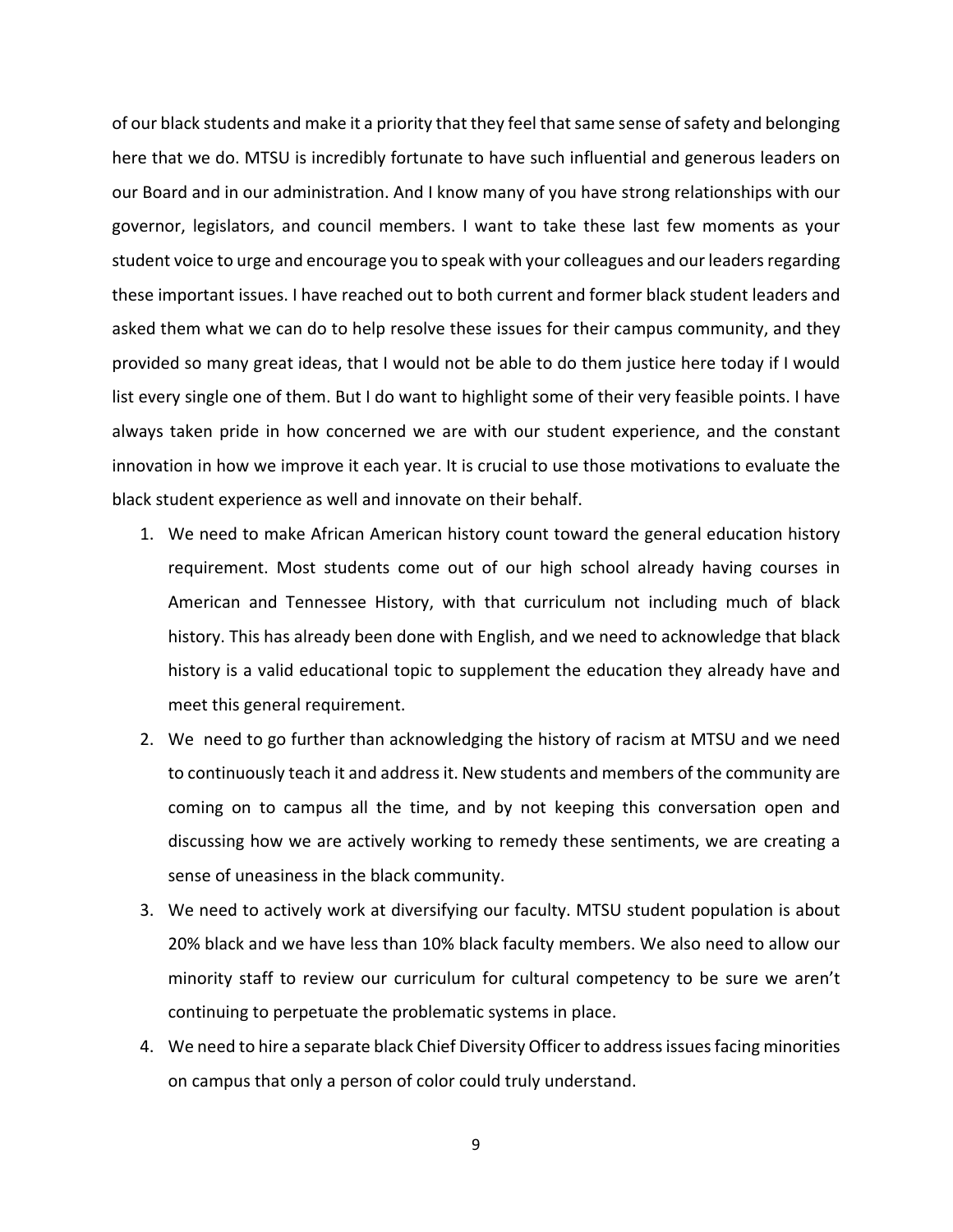5. One topic that is always of concern to the Board is oursports programs. We are comprised of a substantial number of black student athletes and we cannot expect the best out of these athletes if they cannot rely on their leaders to support their needs. With them in mind I ask you to utilize your platform and influence in the Greater Nashville area to make space for the voices that have been silenced for generations and actively listen and work to remedy the struggles they are facing.

You all work incredibly hard to make sure our University is at the top of its game and provide the best experience possible. As your colleague and ally, I ask that we listen to our black community and be sure that they are included when we make these important decisions. All 50 of our states and 18 other countries are fighting to ensure that the black voice is heard and MTSU has the chance to embody that change. I have enjoyed my time with you all, more than words can fully express, but as my last request, I ask that we do not contribute to these problems with oursilence and make sure to keep MTSU on the right side of history."

Chairman Smith and Dr. McPhee thanked Trustee Eisenberg for doing a wonderful job. Dr. McPhee stated that he listened carefully to her remarks made on behalf of the students she represents. He stated that during the last two years a climate survey was done on campus, and he has met twice a semester with a multi-cultural group students. Some of the same themes Trustee Eisenberg shared were also expressed during those meetings. Dr. McPhee acknowledged that there are issues on the MTSU campus, as on other campuses, and stated that he and hisstaff are committed to having conversations that will lead to actions in the coming year. He stated that he is listening and will continue to take steps to make this campus welcoming for all students.

Trustee Freeman thanked Trustee Eisenberg for her remarks. He thanked her for her concern, and for providing some guidance and direction on what needs to done to make sure everyone feels comfortable in the campus environment. He stated that he feels comfortable the Board will take some of those actions moving forward.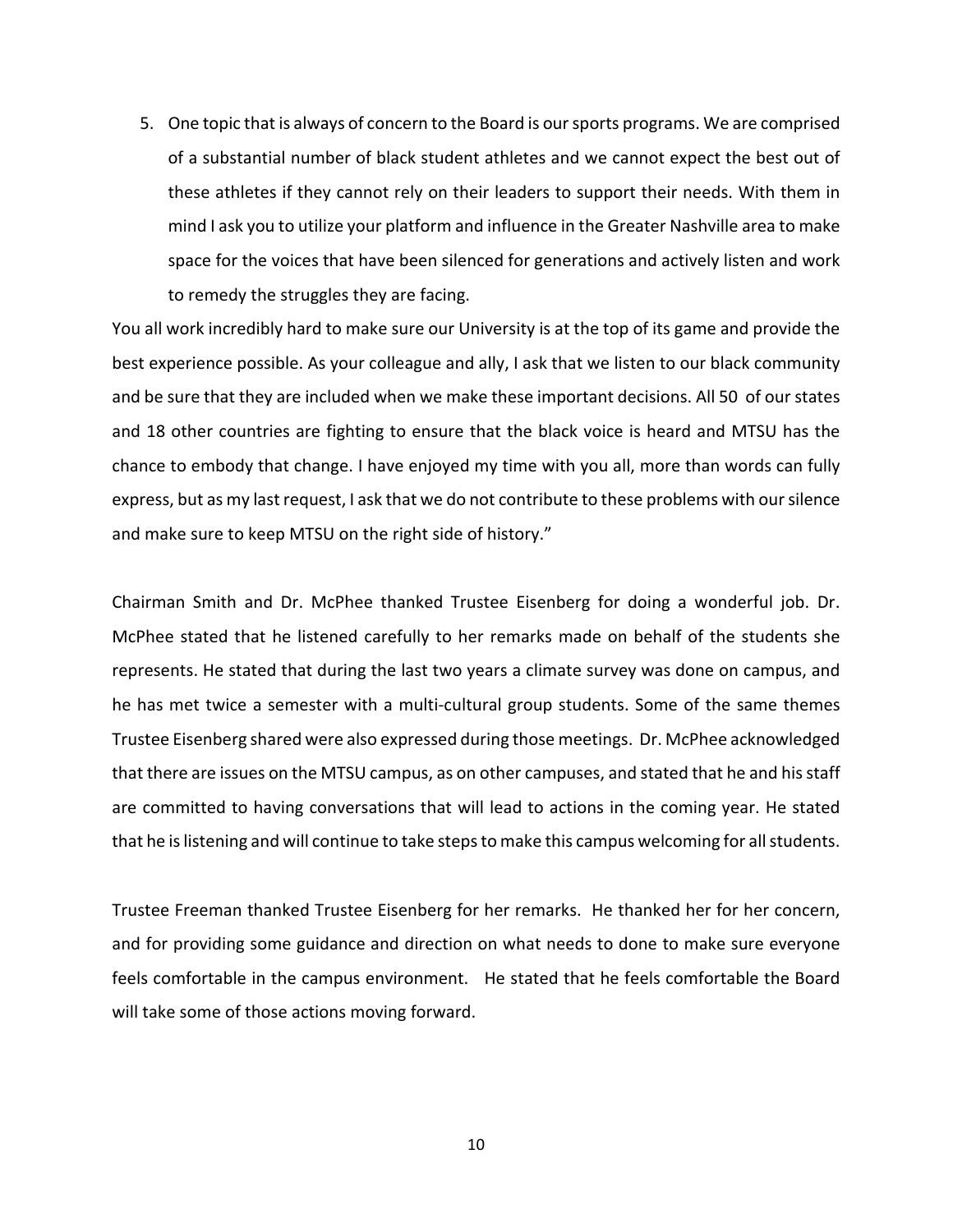Dr. McPhee gave a summary of the selection process for Student Trustee. This process was managed by the Office of the Vice President for Student Affairs, and the Student Government Association. Applications were submitted to the SGA office and, once applications were received, recipients were sent a confirmation email. The SGA Executive Board reviewed the applications and selected applicants to be interviewed. Those applicants were then notified that they were being considered. After the interviews were conducted, the Vice President for Student Affairs and the SGA identified three finalists and sent their applications to the Office of the President. Dr. McPhee personally interviewed the top three applicants. As a result of this process, Ms. Delanie McDonald is recommended as the next Student Trustee. Ms. McDonald was born in Carthage, TN, and homeschooled all of her life. As an undergraduate student, she attended MTSU as a Buchanan Fellow, the top academic scholarship at the University, and obtained a Bachelor of Science in Public Relations with minorsin Communications, graduating with an honors degree. She was involved in SGA all four years as secretary, senator, Executive Vice President, and President. She also served on the President's Cabinet, as a Blue Elite Tour Guide, Student Orientation Assistant, and was a member of dozens of University Committees. Ms. McDonald recently graduated Summa Cum Laude and is now pursuing a Masters degree in Higher Education Administration and Supervision. Dr. McPhee stated that she is passionate, driven and has all the characteristics of what it means to be True Blue. He welcomed Ms. McDonald to the Board.

Chairman Smith also welcomed Ms. McDonald and asked for a motion to accept the recommendation of Ms. Delanie McDonald as the fourth Student Trustee. Motion was made by Trustee Wright and seconded by Trustee Karbowiak. A roll call vote was taken. The motion approving Ms. Delanie McDonald as the new Student Trustee passed anonymously.

Trustee McDonald stated she has known and worked with the previous Student Trustees. She stated that it is an honor to join them and to try to fill their shoes over the next year. She expressed her excitement in continuing to work as a voice of the students at the University and thanked the Board for giving her the opportunity.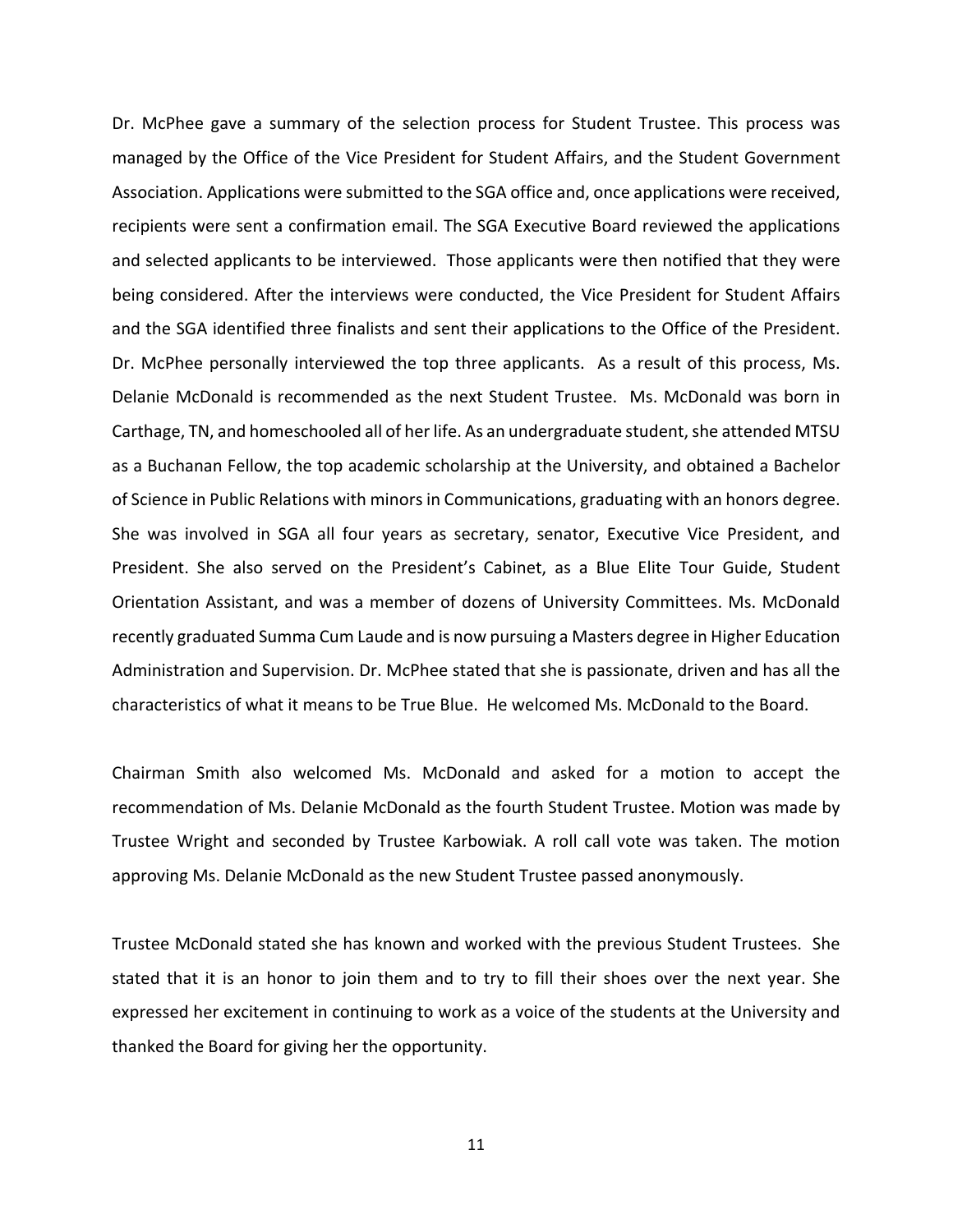#### **Report of the President**

Dr. McPhee referenced the information session the Board held on May 27, the committee meetings held on June 2 and the many communications sent to the campus that were copied to the trustees, and stated he wanted to provide a brief update about recent actions and activities.

## **Residence Halls**

Following the guidelines of the CDC and the American College Health Association, MTSU announced the decision to reduce density in the residence halls by making every room a private room. Dr. McPhee stressed that student safety and health is the top priority. This will reduce the housing capacity from 2,973 students to 1,908 students for AY 2020‐21. Priority will be given to freshmen living away from home for the first time and out‐of‐state students in assigning those limited housing spaces. The usual private room surcharge will not be charged for these private assignments. Upperclassmen are being encouraged to consider accommodations in the nearby apartment complexes which generally offer apartment designs very similar to Scarlett Commons, MTSU's on‐campus apartment complex.

#### **August Commencement**

August Commencement ceremonies in Murphy Center were cancelled due to ongoing concerns regarding COVID‐19. Dr. McPhee acknowledged that this is an enormous disappointment, not only to the August graduates and the many May graduates who intended to participate in the summer celebration, but also to their family members and friends. However, the first and greatest priority continues to be the health and safety of the university community. It was determined that it would not be prudent to gather together thousands of attendees at this time. The August graduates will receive the signature MTSU True Blue Graduation Box, similar to the ones given to May graduates. A virtual graduation ceremony will be held as it was in May.

## **Convocation**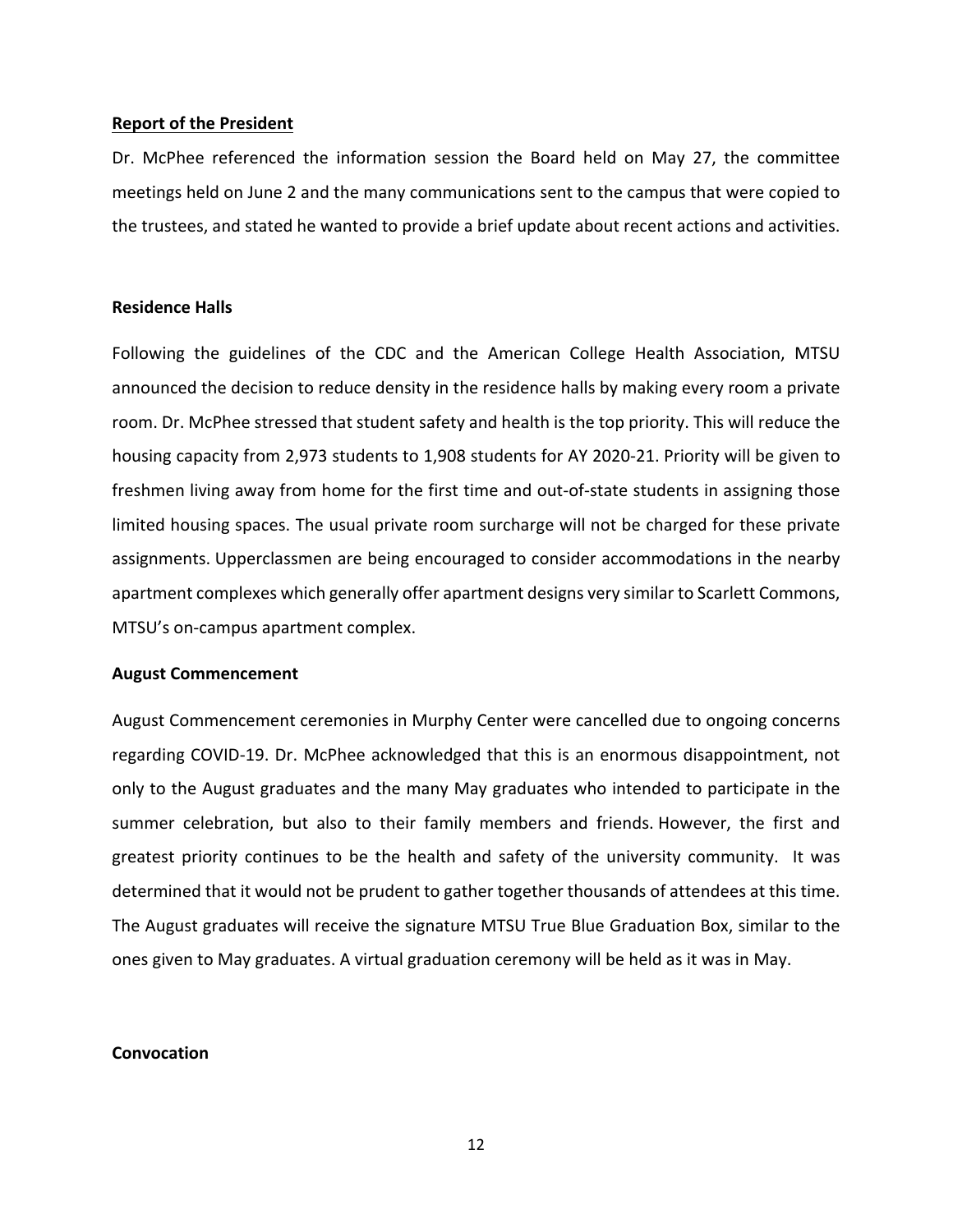The annual Convocation ceremony is the cornerstone of the fall opening activities where new students are welcomed into the MTSU community and a message is delivered by the author of the summer reading book. The same public health issues impact this year's Convocation as are impacting August Commencement, preventing the gathering in Murphy Center to celebrate the beginning of the year in traditional fashion. Dr. McPhee explained that there is a plan to accomplish the goals of Convocation through a creative alternate format. More information will be provided regarding how to watch and participate in these alternate activities closer to the scheduled date.

## **Other Good News**

Even with the distraction of the ongoing pandemic, great things are still happening at MTSU:

- MTSU Honors College students continue to receive national and international scholarship awards. The National Science Foundation has awarded two graduate research fellowships to MTSU graduates Jessica Shotwell, who in is studying sociology at the University of Maryland at College Park, and Samuel Remedios, who is studying computer science at Johns Hopkins University.
- For the first time, MTSU Creamery milk was sold at the Main Street Murfreesboro Saturday Market and it sold out. The Creamery will participate all summer at the market, which will operate from 8 a.m. to noon every Saturday through Sept. 26, joining about 50 other vendors.
- From the College of Media and Entertainment, Media Arts Professor Bob Gordon is preparing an increase of Media Arts' Sports Productions for ESPN. Dr. Gordon and his students will be preparing for about 40 live games this semester. The ESPN liaison has recognized MTSU as having one of the best college live production operations in the country.
- TopMarketingCompanies.com ranked the Marketing program in the Jones College of Business as the #12 ranked in the country.

# **Potential Testing Center / Commissioner of Health**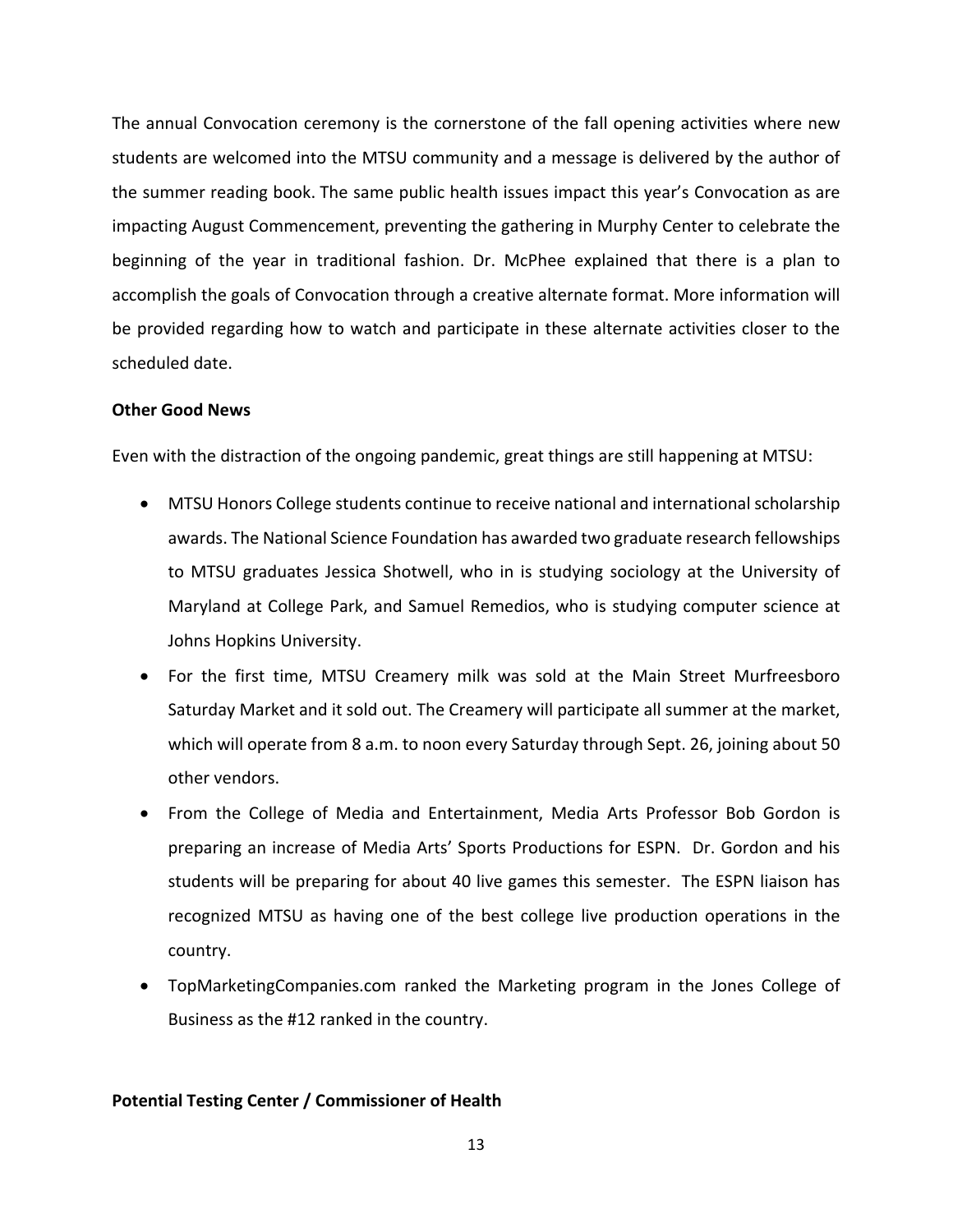Dr. McPhee, with the MTSU executive team and medical staff, met with the State Commissioner of Health and her medical staff regarding the possibility of placing a COVID‐19 testing site at either Miller Arena or the Bell Street Center. The Commissioner's Office will conduct a site visit and discuss additional logistics. The site would potentially serve MTSU students, faculty, and staff, as well as, citizens in this area.

## **Enrollment**

As of June 15, enrollment for Fall 2020 new first-time freshman and new transfer enrollments are down slightly, about 4%. Undergraduate returnees are up 1%. Graduate enrollment is up 33% and new graduate enrollment is up significantly, topping 80%. Overall total enrollment is up 1.1% which equals 172 students over the same time last year. Dr. McPhee gave credit to the advisors, deans and faculty, and particularly Dr. Deb Sells and her colleagues in Admissions and Recruitment.

#### **Budget Update**

The Senate passed the Governor's amended budget and sent it to the House. The House passed its own version of the budget which differed from that of the Senate. Dr. McPhee explained that this means that the next step is a conference between the House and the Senate to develop a consensus budget. Despite all the challenges relating to the budget, higher education was held harmless from the 12% reduction that is being required of all state agencies. However, both budgets removed all new funding for higher education including funding for salary increases. Increases were initially 2.5%, then in March were cut to 1.5%, now it's 0% for any increases. With the funding formula reduction and the lack of salary increases, this equates to \$3.5 million in operating funds and \$1.7 million in salary funding for MTSU. If the University had been required to withhold 12%, this would have amounted to between \$18 million and \$19 million.

Dr. McPhee complimented THEC Executive Director Mike Krause and his colleagues for their advocacy with the Governor's Office to hold the universities harmless. This status came with the expectation that institutions continue their commitment that tuition and fees remain at current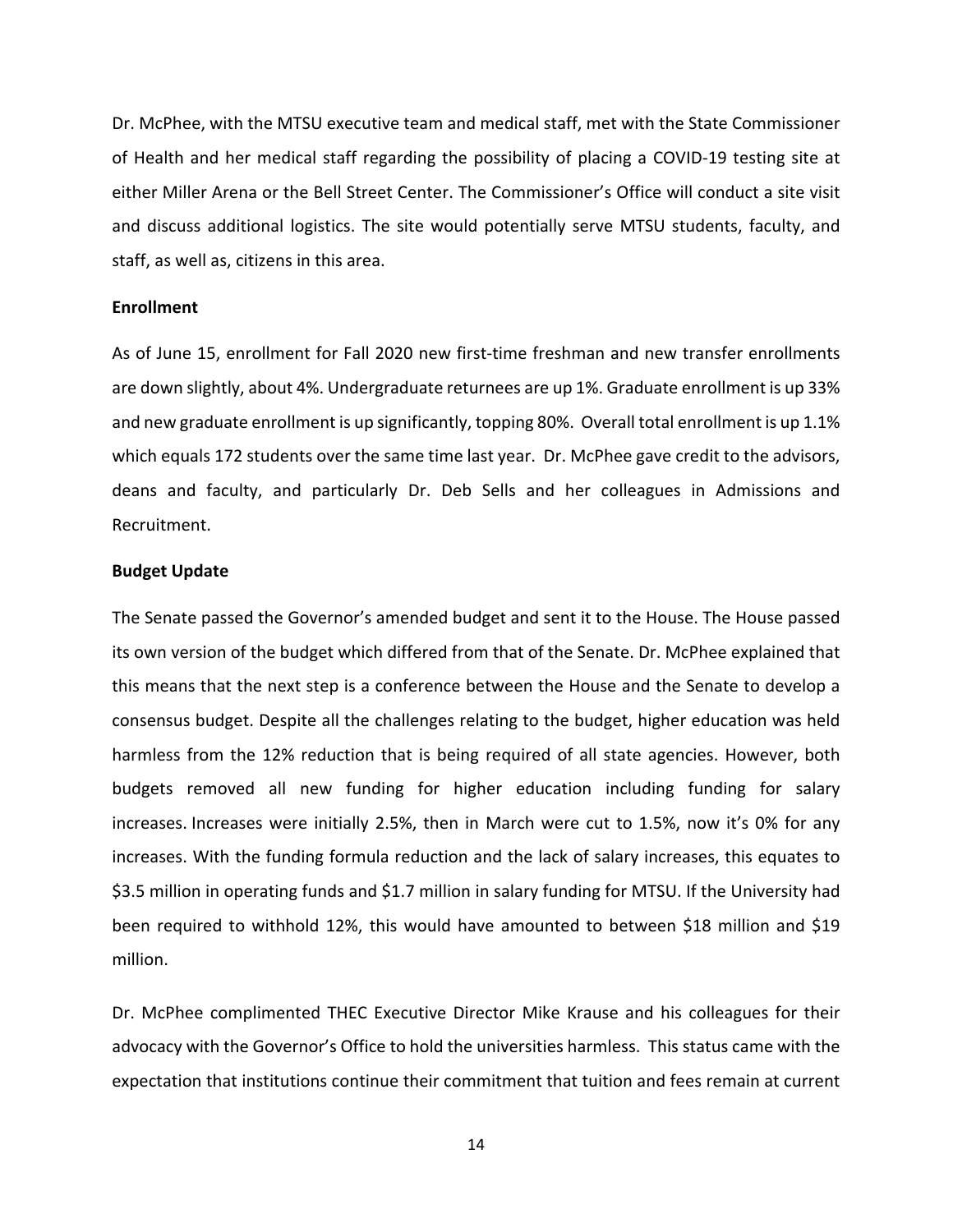levels, with zero increase. This as a positive for higher education; however, the University is still exploring initiatives to increase efficiencies and identifying reallocations that may be required to fund any new initiatives consistent with the mission and the positioning of the University as it continues to grow.

#### **White House Round Table Discussion**

Dr. McPhee stated that he received a call from the Office of the Vice President of the United States of America, Vice President Mike Pence. During that call, Dr. McPhee was invited to be part of a working group of university presidents at the White House to participate with the Vice President and the federal government at a round table discussion regarding strategies of re‐ opening institutions of higher education. They had heard that MTSU was one of the institutions that took the initiative to announce its reopening in the fall and they are following news reports from MTSU about how the pandemic is being handled. Dr. McPhee expects the meeting at the White House to occur within two weeks.

Dr. McPhee ended his report by thanking faculty and staff who faced an incredible challenge during the past four months, keeping an institution of thissize ‐ 3,000 faculty and staff and 22,000 students ‐ running effectively and efficiently. Dr. McPhee explained that two town hall meetings have been held for faculty and staff. He emphasized that everyone is working to keep the campus safe for all employees and students. He noted that Phase I of bringing employees back to campus started on June 16. There will be three phases of moving back to campus and the situation is being carefully monitored.

Dr. McPhee thanked the Board for their continued engagement and involvement with the campus.

#### **Concluding Remarks**

Chairman Smith stated that prior to the beginning of the fall semester, there will be some type of Board event held on campus. He expressed appreciation for Cameron Sexton, Speaker of the House, who asked the Commissioner of Health to get in touch with Dr. McPhee. He